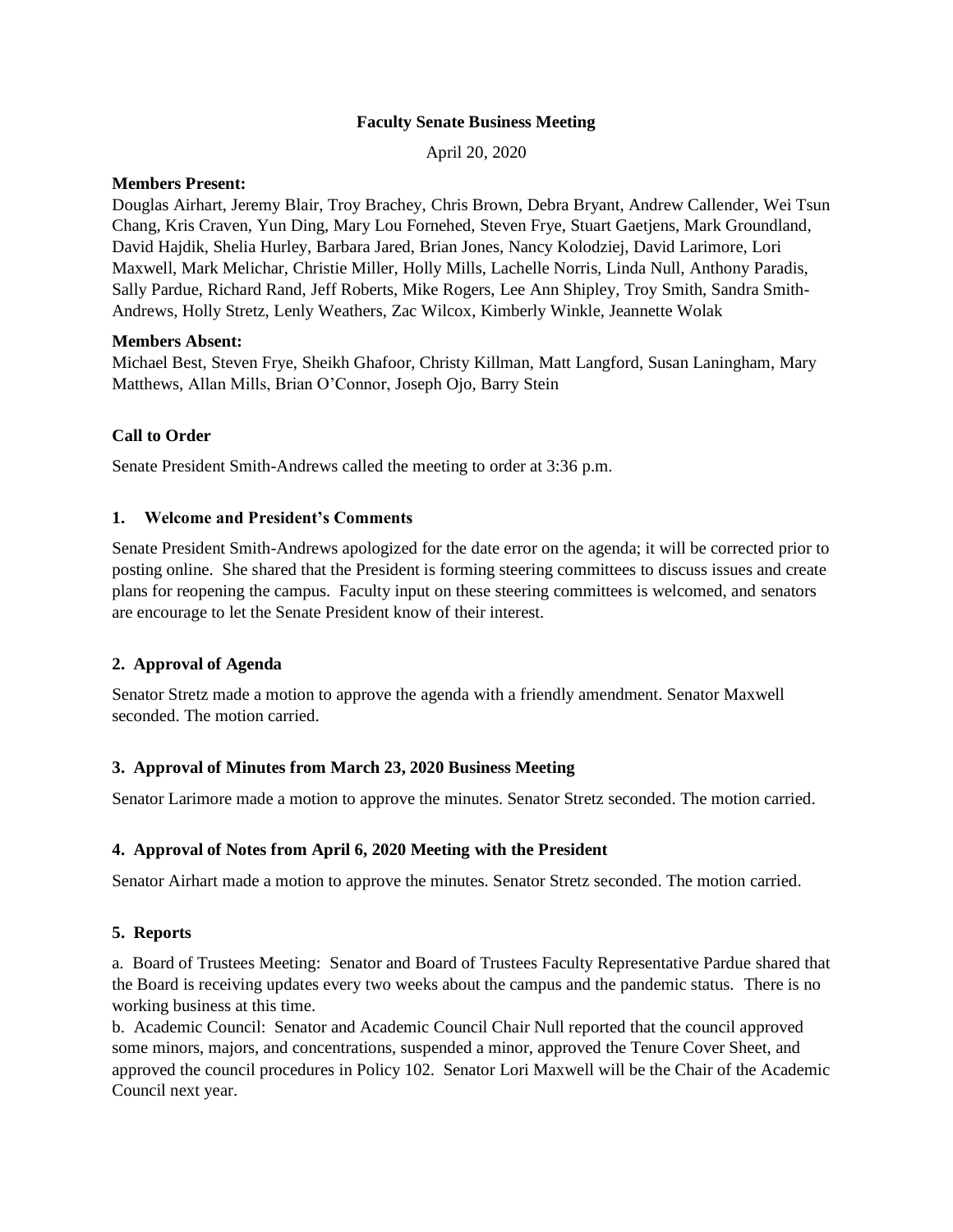c. Administrative Council: Senator and Administrative Council Chair Wolak reported that the council recently tabled approval of the proposed policy regarding gifts and grants until the new Vice President of Research arrives. An employee records policy revision was approved, as were the council procedures in Policy 102. Senator Sandi Smith-Andrews will be the Chair of Administrative Council next year.

d. Procedures Committee Status Report: It was decided to wait until the fall semester to vote on changes to procedures.

e. TUFS: Senate President Smith-Andrews noted that among the topics discussed at the TUFS meeting were the possibility of pausing the tenure clock and the role of IDEA evaluations in light of the pandemic response, and she has brought up these topics with Provost Bruce. The Provost is open to the option of pausing tenure for those interested. The Provost also likes the idea of a letter from her office highlighting the extenuating circumstances regarding the pandemic and the move to online learning this semester; this letter will remain on file in a candidate's dossier and will help explain the pause and IDEA evaluation results. After questions and discussion from senators about these topics, it was concluded that Faculty Senate generally favors the letter and the Provost communicating the idea to the faculty directly.

f. Coronavirus/COVID-19 Response/Changes TTU: No changes have been made since last reporting; the first half of the summer semester will be fully online with a hope for some in-person instruction (especially regarding lab work) in the second half. The President's team is working on a reopening plan for the fall.

Impact (agenda items 5.g.-k.):

-Concerns were raised about how the \$75,000 cap on scholarships can be maintained when many students will see an increased need. The CARES Act provided the university with \$4.6 million to assist students on a case-by-case basis. The other approximately \$4 million dollars is being used administratively to provide refunds on meal plans and residence fees, among other things. If students express need, send them to Brandon Johnson. The Budget Advisory Committee meets later this week and will further discuss how to use the discretionary CARES Act funds that are not earmarked for students; some were concerned about the transparency of the spending, but the plan must be reported out within 30 days of receipt with updates on CARES spending every 45 days thereafter.

-The campus is down to 40 students in New Hall South – 32 students and 8 RAs.

-Some would like to see a cart of sanitation supplies available for users at library workstations. -A senator shared that some students said some faculty are ending classes early by holding final exams prior to finals week. The policy explicitly states that finals are to be held during finals week and that any exceptions to that must receive prior approval. The Provost addressed this a few weeks ago, but Senate President Smith-Andrews will follow up with her regarding this issue.

### **6. Proposed addition to Faculty Senate Procedures – FS Cabinet**

Senate President Smith-Andrews proposed a change to Faculty Senate procedures that would allow for an advisory committee to the sitting Senate president be established. Senator Stretz made a motion to approve the proposal and the motion was seconded by Senator Airhart. In discussion, some expressed that the Faculty Senate President already has the freedom to seek advice for out-of-meeting issues of concern to the faculty, so there should not be a need to codify a committee in procedures and obligate specific members. Others offered friendly amendments to the proposed wording, including stating the committee "can" serve, that the serving is "as needed," and that members may be "these and others as the President deems appropriate." Senators were reminded that the Faculty Senate President still has the ability to go against the advisory committee, but that seeking advice from a committee strengthens the position of the Senate when the Senate President must speak on its behalf without the benefit of a full meeting.